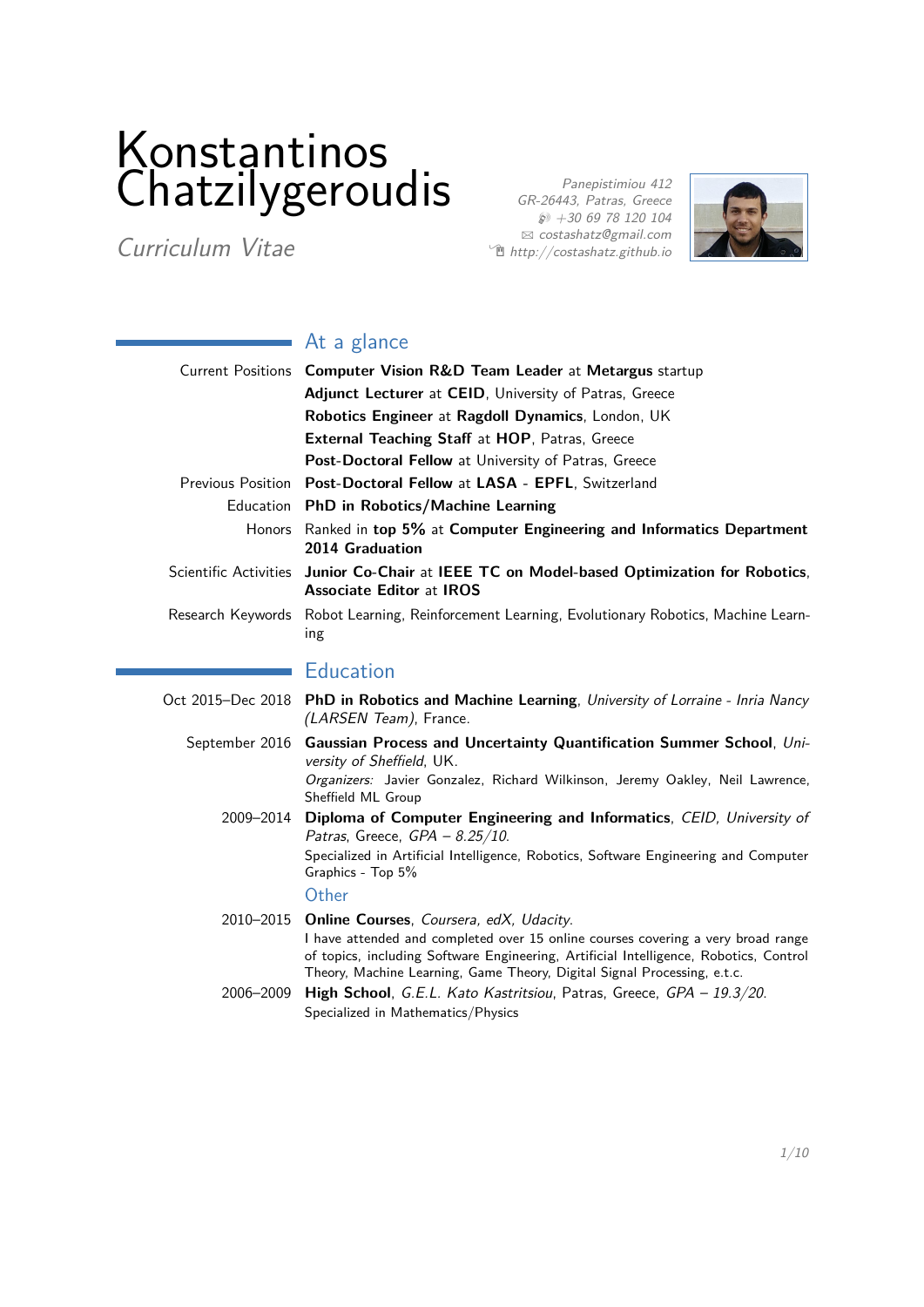# Academic/R&D Experience

|                   | Feb 2022-Now Post-Doctoral Fellow, Department of Computer Engineering & Informatics<br>(CEID), University of Patras, Patras, Greece.<br>Project: Manfish Research Topic: Al Methods for Autonomous Disease Detection<br>Project Director: John Theodorou                                |
|-------------------|-----------------------------------------------------------------------------------------------------------------------------------------------------------------------------------------------------------------------------------------------------------------------------------------|
|                   | Oct 2021-Jul 2022 Adjunct Lecturer, Department of Computer Engineering & Informatics (CEID),<br>University of Patras, Patras, Greece.                                                                                                                                                   |
|                   | I am teaching the undergraduate courses: "Introduction to Artificial Intelligence",<br>and "Intelligent Systems and Robotics".                                                                                                                                                          |
| Oct 2021-Jul 2022 | External Teaching Staff, Hellenic Open University (HOP), Patras, Greece.<br>Teaching at the laboratory class "Introduction to Programming (Python)".                                                                                                                                    |
| Aug 2021-Now      | Robotics Engineer, Ragdoll Dynamics, Imbalance Ltd., London, UK.<br>Integrating state-of-the-art model-based control algorithms in Maya characters for<br>improving the workflow of animators.                                                                                          |
|                   | Jan 2021-Now Computer Vision Team Leader, Metargus, Startup, Patras, Greece.<br>Leading the R&D Computer Vision Team. Metargus creates software for automated<br>basketball game/practice analysis.                                                                                     |
|                   | Jun 2020-Now Research Affiliate, Computational Intelligence Laboratory (CILab), University<br>of Patras, Department of Mathematics, Patras, Greece.<br>Research Topic: Evolutionary Robotics, Evolutionary-Based Reinforcement Learning<br>Scientific Collaborator: Michael N. Vrahatis |
|                   | Oct 2020-Jul 2021 Adjunct Lecturer, Department of Computer Engineering & Informatics (CEID),<br>University of Patras, Patras, Greece.<br>Taught the undergraduate courses: "Introduction to Artificial Intelligence", and<br>"Intelligent Systems and Robotics".                        |
| Nov 2020-Dec 2020 | Research Fellow, Big Data Lab, Hellenic Open University, Patras, Greece.<br>Research Topic: Efficient Methods for Entity Resolution<br>Scientific Supervisor: Vassilios Verykios                                                                                                        |
| Apr 2020-Dec 2020 | Research Fellow, Computer Technology Institute and Press "Diophantus"<br>(CTI), Patras, Greece.<br>Research Topic: Robot Learning, Reinforcement Learning and Game Theory<br>Funding: Project NETO<br>Project Director: Theodoros Komninos<br>Scientific Collaborator: Paul Spirakis    |
| Oct 2018-Mar 2020 | Post-Doctoral Fellow, EPFL (LASA Team), Lausanne, Switzerland.<br>Research Topic: Robot Learning and Adaptation<br>Funding: ERC "SAHR" Project, CHIST-ERA "CORSMAL" Project<br>Supervisor: Aude Billard                                                                                 |
|                   | Oct 2015–Sept 2018 Doctoral Researcher, Inria (LARSEN Team), Nancy, France.<br>Research Topic: Micro-Data Reinforcement Learning for Adaptive Robots<br>Funding: ERC "ResiBots" Project<br>Supervisor: Jean-Baptiste Mouret                                                             |
|                   | Sep-Dec 2017 Teaching Assistant in Post-Graduate Real-Time Programming Course,<br>UPMC - University Pierre and Marie Curie, SPI Master, Paris, France.<br>The lab excercises involved the Orocos Real-Time Toolkit and Linux kernel modules.<br>Professor: Ludovic Saint-Bauzel         |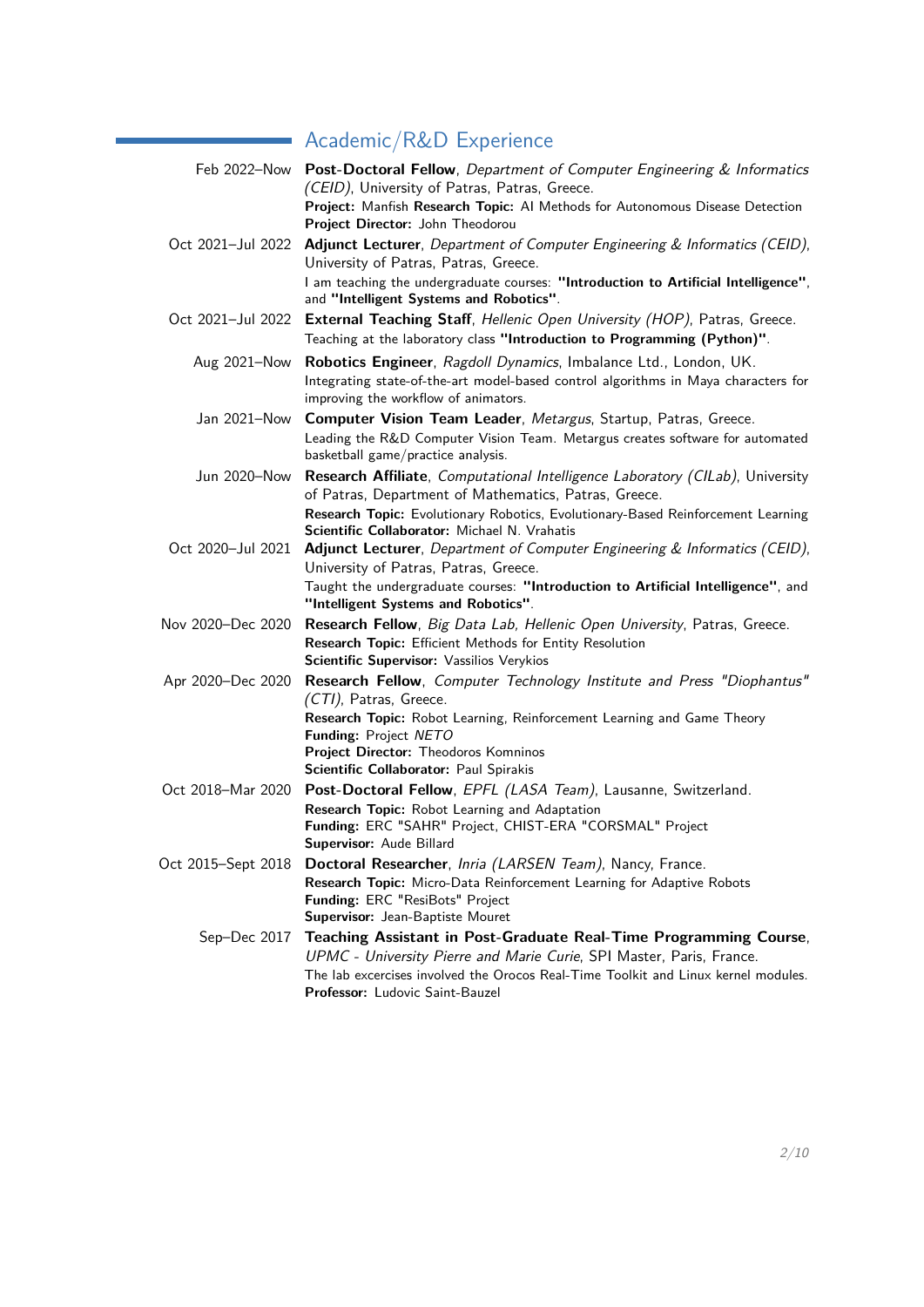# **Other Work Experience**

Jan–Sep 2015 **Computer/Software Engineer**, [Institute of Language and Speech Processing](http://www.ilsp.gr/en), Athens, Greece, Scholarship. Computer/Software Engineer at Institute for Language and Speech Processing, Athens. I was market researching and setting up a laboratory for multi-modal human-computer interaction based on expressive speech synthesis (robots, avatars, motion capture systems, microphone arrays, e.t.c.). My main duties involved searching for available hardware and selecting the most appropriate given specific user/scientific cases. I was,

also, involved in integrating [Innoetics'](http://www.innoetics.com/index.php?lang=en) software into modules of the humanoid robot

- NAO and creating the infrastructure for easy code re-use. May–Aug 2015 **Google Summer of Code 2015**, Open Source Robotics Foundation. As a GSoC 2015 intern, I focused on adding more features to the core library of the [Ignition Robotics Transport Library](http://ignitionrobotics.org/libraries/transport). The main tasks involved code restructuring using  $C++11$  features and enabling easy code re-use and enhancing modularity. I was also involved in creating some command line tools for the library.
- Mar–Jun 2014 **Intern**, [Bit My Job](http://www.bitmyjob.gr/), Patras, Greece. During my internship at Bit My Job I developed a framework for Tablet (Android) to Server (Java) communication for live-scoring purposes in shooter tournaments. Also, I created several websites using PHP, Joomla or Wordpress. My internship had a duration of 3 months. **Miscellaneous**
- Nov–Dec 2013 **Programmer**, [Laboratory for Manufacturing Systems & Automation](http://lms.mech.upatras.gr/), University of Patras, Greece. Worked on CAPP 4 SMEs European Project. I was developing 3D/2D simulation (using Java and OpenGL) and a Web Application (using Ruby on Rails).
- July 2010–June 2015 **Coach**, [Table Tennis Academy "Anagennisi Patron"](http://www.anagennisi-patron.org/), Rion, Greece. I was the head coach of the Table Tennis Academy "Anagennisi Patron".

## **Publications**

Peer-Reviewed Journal Papers

2020 **[Robust Reinforcement Learning with Bayesian Optimisation and Quadra](https://jmlr.org/papers/volume21/18-216/18-216.pdf)[ture](https://jmlr.org/papers/volume21/18-216/18-216.pdf)**, Supratik Paul, Konstantinos Chatzilygeroudis, Kamil Ciosek, Jean-Baptiste Mouret, Michael Osborne, Shimon Whiteson, Journal of Machine Learning Research (JMLR): Special Issue on Bayesian Optimization.

**[Benchmark for Bimanual Robotic Manipulation of Semi-deformable Ob](http://10.1109/LRA.2020.2972837)[jects](http://10.1109/LRA.2020.2972837)**, Konstantinos Chatzilygeroudis, Bernardo Fichera, Ilaria Lauzana, Fanjun Bu, Kunpeng Yao, Farshad Khadivar, Aude Billard, IEEE Robotics and Automation Letters: Special Issue on Benchmarking Protocols for Robotic Manipulation.

**[Benchmark for Human-to-Robot Handovers of Unseen Containers with](http://10.1109/LRA.2020.2969200)** [Unknown Filling](http://10.1109/LRA.2020.2969200), Ricardo Sanchez-Matilla<sup>\*</sup>, Konstantinos Chatzilygeroudis<sup>\*</sup>, Apostolos Modas, Nuno Ferreira Duarte, Alessio Xompero, Pascal Frossard, Aude Billard, Andrea Cavallaro, IEEE Robotics and Automation Letters: Special Issue on Benchmarking Protocols for Robotic Manipulation.

∗ Equal contribution

- 2019 **[A survey on policy search algorithms for learning robot controllers in a](https://arxiv.org/abs/1807.02303) [handful of trials](https://arxiv.org/abs/1807.02303)**, Konstantinos Chatzilygeroudis, Vassilis Vassiliades, Freek Stulp, Sylvain Calinon, Jean-Baptiste Mouret, IEEE Transactions on Robotics.
- 2018 **[Reset-free Trial-and-Error Learning for Robot Damage Recovery](https://arxiv.org/abs/1610.04213)**, Konstantinos Chatzilygeroudis, Vassilis Vassiliades, Jean-Baptiste Mouret, Robotics and Autonomous Systems.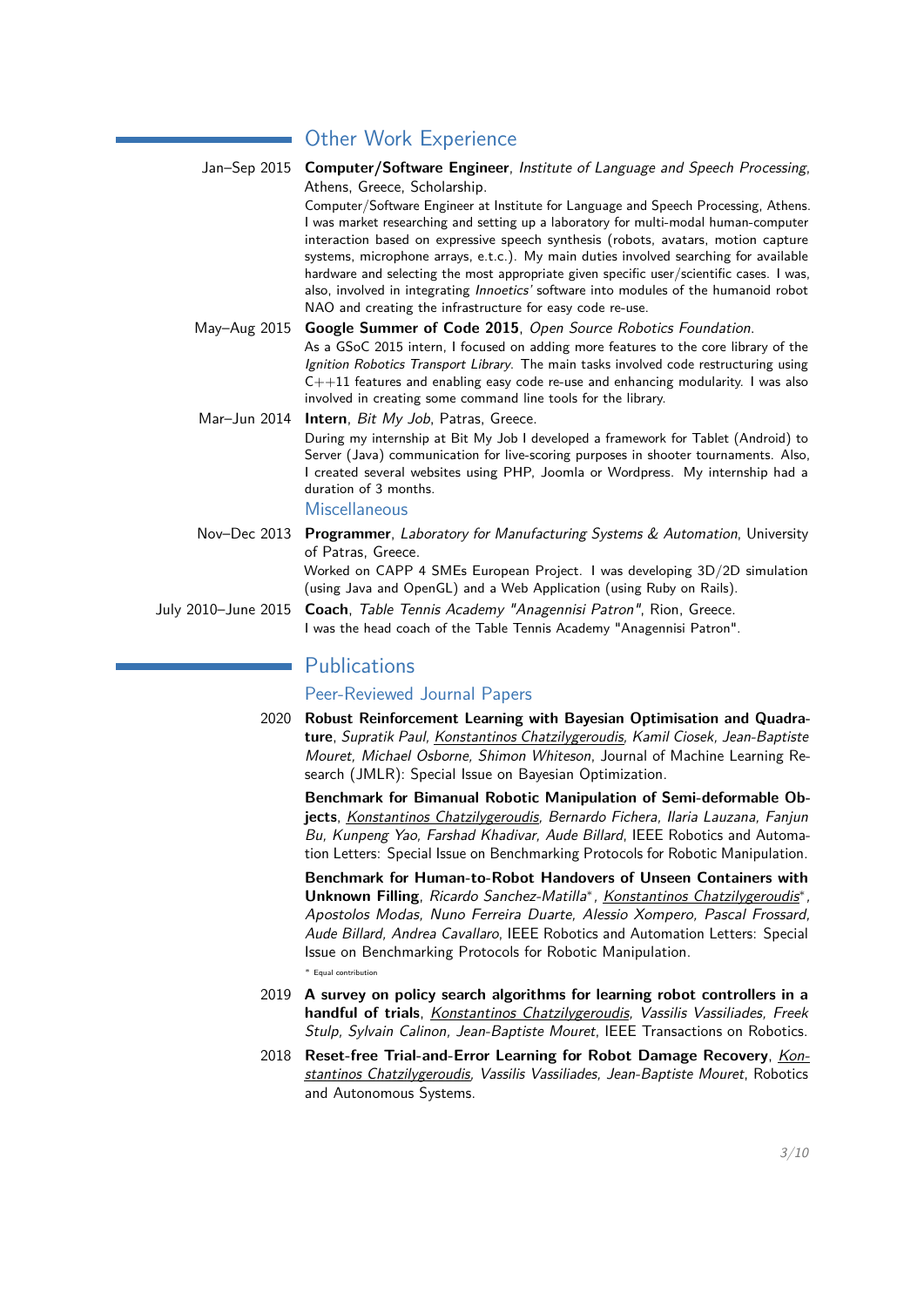**[Limbo: A Flexible High-performance Library for Gaussian Processes](http://joss.theoj.org/papers/10.21105/joss.00545) [modeling and Data-Efficient Optimization](http://joss.theoj.org/papers/10.21105/joss.00545)**, Antoine Cully, Konstantinos Chatzilygeroudis, Federico Allocati, Jean-Baptiste Mouret, The Journal of Open Source Software.

2017 **[Using Centroidal Voronoi Tessellations to Scale Up the Multi-dimensional](https://arxiv.org/abs/1610.05729)** [Archive of Phenotypic Elites Algorithm](https://arxiv.org/abs/1610.05729), Vassilis Vassiliades, Konstantinos Chatzilygeroudis, Jean-Baptiste Mouret, IEEE Transactions on Evolutionary Computation.

#### Peer-Reviewed Book Chapters

2021 **[Quality-Diversity Optimization: a novel branch of stochastic optimization](https://arxiv.org/abs/2012.04322)**, Konstantinos Chatzilygeroudis, Antoine Cully, Vassilis Vassiliades, Jean-Baptiste Mouret, Black Box Optimization, Machine Learning and No-Free Lunch Theorems, Springer series SOIA.

**Edited by:** Panos Pardalos, Michael Vrahatis, Varvara Rasskazova.

**Machine Learning Basics**, Konstantinos Chatzilygeroudis, Ioannis Hatzilygeroudis, Isidoros Perikos, Intelligent Computing for Interactive System Design: Statistics, Digital Signal Processing and Machine Learning in practice, ACM. **Edited by:** Andreas Komninos, Parisa Eslambolchilar, Mark Dunlop.

Peer-Reviewed Conference Papers

- July 2022 **[Hierarchical Quality-Diversity for Online Damage Recovery](https://arxiv.org/abs/2204.05726)**, Maxime Allard, Simón C. Smith, Konstantinos Chatzilygeroudis, Antoine Cully, The Genetic and Evolutionary Computation Conference (GECCO 2022), Boston, USA, Accepted.
- Jun 2022 **[A Brief Survey of Sim2Real Methods for Robot Learning](https://link.springer.com/chapter/10.1007/978-3-031-04870-8_16)**, Konstantinos Dimitropoulos, Ioannis Hatzilygeroudis, Konstantinos Chatzilygeroudis, Proceedings of the 31st International Conference on Robotics in Alpe-Adria-Danube Region, Klagenfurt am Wörthersee, Austria, Accepted.
- Sept 2021 **[Learning of Parameters in Behavior Trees for Movement Skills](https://arxiv.org/abs/2109.13050)**, Matthias Mayr, Konstantinos Chatzilygeroudis, Faseeh Ahmad, Luigi Nardi and Volker Krueger, IEEE/RSJ International Conference on Intelligent Robots and Systems (IROS), Prague (Virtual).
- Jun 2021 **[Feature Selection in single-cell RNA-seq data via a Genetic Algorithm](https://link.springer.com/chapter/10.1007/978-3-030-92121-7_6)**, Konstantinos Chatzilygeroudis, Aristidis Vrahatis, Sotiris Tasoulis and Michael Vrahatis, The 15th Learning and Intelligent Optimization Conference (LION), Greece (Virtual).
- Oct 2020 **[From human action understanding to robot action execution: how the](https://http://costashatz.github.io/files/ICDL2020.pdf) [physical properties of handled objects modulate non-verbal cues](https://http://costashatz.github.io/files/ICDL2020.pdf)**, Nuno Ferreira Duarte, Konstantinos Chatzilygeroudis, José Santos-Victor and Aude Billard, Proceedings of the Joint IEEE International Conference on Development and Learning and on Epigenetic Robotics (ICDL-EpiRob), Chile (Virtual).
- Oct 2019 **[On Force Synergies in Human Grasping Behavior](https://http://costashatz.github.io/files/ICHR19_0047_FI.pdf)**, Julia Starke, Konstantinos Chatzilygeroudis, Aude Billard and Tamim Asfour, Proceedings of the International Conference on Humanoid Robots, Toronto, Canada.
- Oct 2018 **[Multi-objective Model-based Policy Search for Data-efficient Learning](https://arxiv.org/abs/1806.09351) [with Sparse Rewards](https://arxiv.org/abs/1806.09351)**, Rituraj Kaushik, Konstantinos Chatzilygeroudis and Jean-Baptiste Mouret, Proceedings of the Conference on Robot Learning (CoRL 2018), Zurich, Switzerland.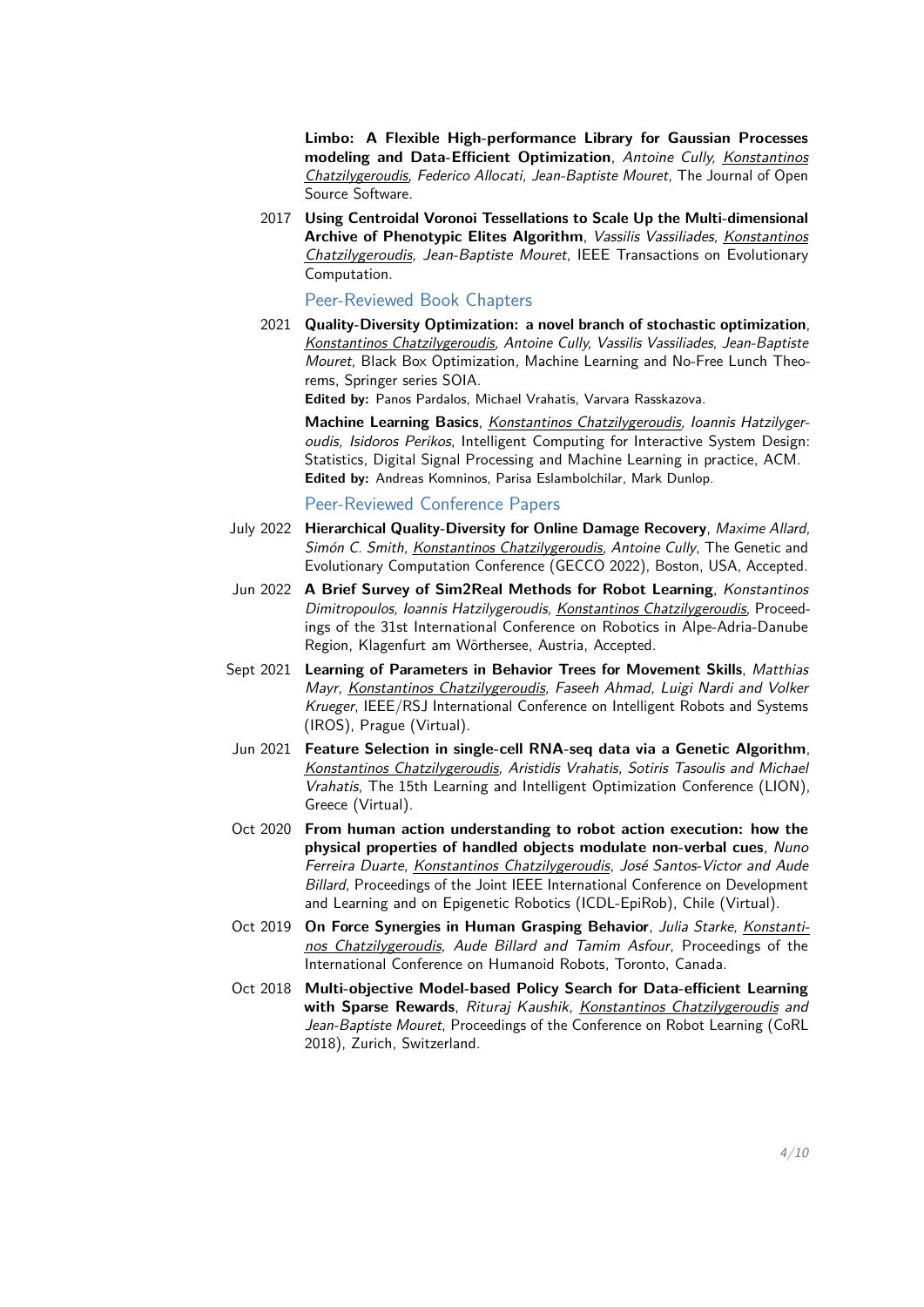- May 2018 **[Using Parameterized Black-Box Priors to Scale Up Model-Based Policy](https://arxiv.org/abs/1709.06917) [Search for Robotics](https://arxiv.org/abs/1709.06917)**, Konstantinos Chatzilygeroudis and Jean-Baptiste Mouret, Proceedings of the International Conference on Robotics and Automation (ICRA 2018), Brisbane, Australia.
- May 2018 **[Bayesian Optimization with Automatic Prior Selection for Data-Efficient](https://arxiv.org/abs/1709.06919) [Direct Policy Search](https://arxiv.org/abs/1709.06919)**, Rémi Pautrat, Konstantinos Chatzilygeroudis and Jean-Baptiste Mouret, Proceedings of the International Conference on Robotics and Automation (ICRA 2018), Brisbane, Australia.

A short version of the paper was accepted at the non-archival track of the 1st Conference on Robot Learning (CoRL) 2017.

- Feb 2018 **[Alternating Optimisation and Quadrature for Robust Control](https://arxiv.org/abs/1605.07496)**, Paul Supratik, Konstantinos Chatzilygeroudis, Kamil Ciosek, Jean-Baptiste Mouret, Michael A. Osborne and Shimon Whiteson, Proceedings of the Thirty-Second AAAI Conference on Artificial Intelligence (AAAI 2018), New Orleans, Louisiana, USA.
- Sept 2017 **[Black-Box Data-efficient Policy Search for Robotics](https://arxiv.org/abs/1703.07261)**, Konstantinos Chatzilygeroudis, Roberto Rama, Rituraj Kaushik, Dorian Goepp, Vassilis Vassiliades, Jean-Baptiste Mouret, Proceedings of the International Conference on Intelligent Robots and Systems (IROS), Vancouver, BC, Canada.
- May 2015 **[Human robot collaboration for folding fabrics based on force/RGB-D](https://scholar.google.gr/citations?view_op=view_citation&hl=en&user=tnf6B-EAAAAJ&citation_for_view=tnf6B-EAAAAJ:u5HHmVD_uO8C) [feedback](https://scholar.google.gr/citations?view_op=view_citation&hl=en&user=tnf6B-EAAAAJ&citation_for_view=tnf6B-EAAAAJ:u5HHmVD_uO8C)**, Panagiotis Koustoumpardis, Konstantinos Chatzilygeroudis, Aris Synodinos, Nikos Aspragathos, Proceedings of the 24th International Conference on Robotics in Alpe-Adria-Danube Region, Bucharest, Romania, Pages: 235- 243.

#### Peer-Reviewed Workshop Papers

- July 2017 **[20 Years of Reality Gap: a few Thoughts about Simulators in Evolutionary](https://hal.inria.fr/hal-01518764/) [Robotics](https://hal.inria.fr/hal-01518764/)**, Jean-Baptiste Mouret, Konstantinos Chatzilygeroudis, Proceedings of the International Workshop "Simulation in Evolutionary Robotics" at the Genetic and Evolutionary Computation Conference (GECCO).
- July 2017 **[Comparing multimodal optimization and illumination](https://hal.inria.fr/hal-01518802/)**, Vassilis Vassiliades, Konstantinos Chatzilygeroudis, Jean-Baptiste Mouret, Proceedings of the Genetic and Evolutionary Computation Conference (GECCO) (Poster-only papers), Berlin, Germany.
- July 2017 **[A comparison of illumination algorithms in unbounded spaces](https://hal.inria.fr/hal-01518814/)**, Vassilis Vassiliades, Konstantinos Chatzilygeroudis, Jean-Baptiste Mouret, Proceedings of the International Workshop "Measuring and Promoting Diversity in Evolutionary Algorithms" at the Genetic and Evolutionary Computation Conference (GECCO).
- Dec 2016 **[Safety-Aware Robot Damage Recovery Using Constrained Bayesian Opti](https://arxiv.org/abs/1611.09419)[mization and Simulated Priors](https://arxiv.org/abs/1611.09419)**, Vaios Papaspyros, Konstantinos Chatzilygeroudis, Vassilis Vassiliades, Jean-Baptiste Mouret, BayesOpt 2016: Proceedings of the International Workshop on "Bayesian Optimization" at NIPS 2016.
- May 2016 **[Towards semi-episodic learning for robot damage recovery](https://arxiv.org/abs/1610.01407)**, Konstantinos Chatzilygeroudis, Antoine Cully, Jean-Baptiste Mouret, AILTA '16: Proceedings of the International Workshop "AI for Long-term Autonomy" at ICRA 2016.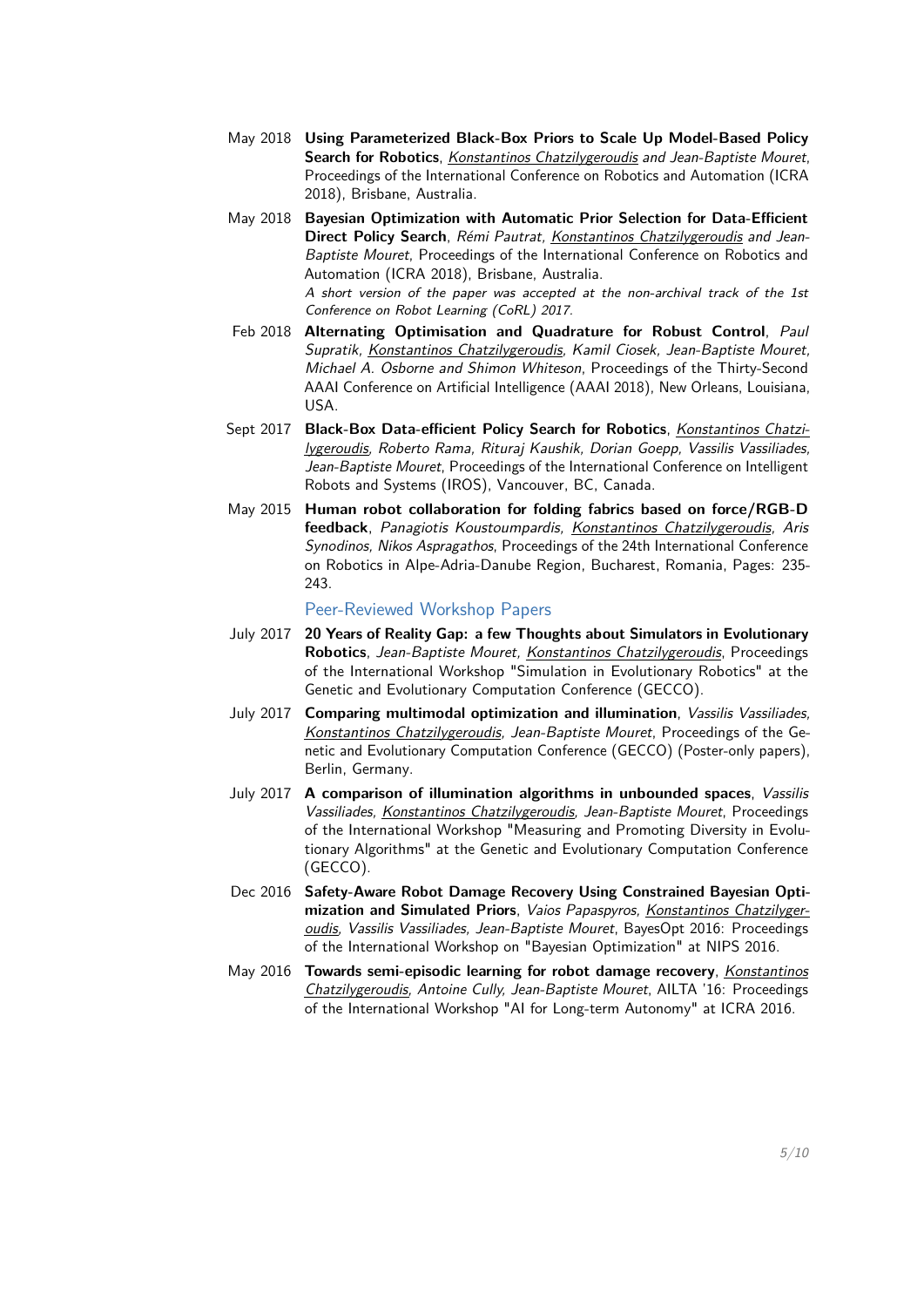### **Supervision**

#### Master Students

- 2020 **- [Konstantinos Tsinganos](https://kostastsing.github.io/)** Co-supervision with Prof. Evangelos Dermatas of the master thesis at CEID (Univ. of Patras) entitled: "Sim2Real Methods for Visual-Based Imitation Learning", Oct 2020 — Sept 2021
- 2019  **Andrea Mussati** Co-supervision with Prof. Aude Billard of the master thesis at EPFL entitled: "Effective Exploration in Robotics through Equal-Opportunity Growth of Sub-populations", Oct 2019 — Feb 2020

#### Undergraduate Students

2021-22 **- Christodoulos Kosta** - Co-supervision with Prof. Evangelos Dermatas of the diploma thesis at CEID (Univ. of Patras) entitled: "Experimenting with Sim2Real Methods in Robotics Tasks", Feb 2021 — Feb 2022

> **- Christos Boulafentis** - Co-supervision with Prof. Evangelos Dermatas of the diploma thesis at CEID (Univ. of Patras) entitled: "Sim2Real Methods for Robust Quadruped Locomotion", Oct 2021 — Jun 2022 (expected)

> **- Ioannis Prokopiou** - Co-supervision with Prof. Evangelos Dermatas of the diploma thesis at CEID (Univ. of Patras) entitled: "Imitation Learning with Vision Transformers", Oct 2021 — Jun 2022 (expected)

> **- Nikolaos Kapetanidis** - Co-supervision with Prof. Evangelos Dermatas of the diploma thesis at CEID (Univ. of Patras) entitled: "Comparison of Supervised Learning Techniques for Learning Robot Dynamical Models", Oct 2021 — Jun 2022 (expected)

> **- Agisilaos Kounelis** - Co-supervision with Prof. Evangelos Dermatas of the diploma thesis at CEID (Univ. of Patras) entitled: "Voxel-Based Representations for Efficient Reinforcement Learning", Oct 2021 — Jun 2022 (expected)

> **- Anna-Agapi Kirtsia** - Co-supervision with Prof. Evangelos Dermatas of the diploma thesis at CEID (Univ. of Patras) entitled: " $C++$  Implementation of Policy Gradient Methods", Oct 2021 - Jun 2022 (expected)

> **- Dimosthenis Stergiopoulos** - Co-supervision with Prof. Evangelos Dermatas of the diploma thesis at CEID (Univ. of Patras) entitled: "Experimental Comparison of Reinforcement Learning Algorithms in Robotics Tasks", Feb 2021 — Jun 2022 (expected)

> **- Pavlos Konstantinou** - Co-supervision with Prof. Evangelos Dermatas of the diploma thesis at CEID (Univ. of Patras) entitled: "Implementation of Reinforcement Learning Algorithms in  $C++$ ", Feb 2021 — Jun 2022 (expected)

> **- Apostolos Ritsikalis** - Co-supervision with Prof. Evangelos Dermatas of the diploma thesis at CEID (Univ. of Patras) entitled: "Stable Reinforcement Learning for Continuous Control using Dynamical System-Based Policies", Feb 2021 — Jun 2022 (expected)

# Scientific Activities

#### Chair in Technical Committees

Mar 2022-Now **- [IEEE-RAS Techincal Committee on Model-Based Optimization for](https://www.ieee-ras.org/model-based-optimization-for-robotics/contact) [Robotics](https://www.ieee-ras.org/model-based-optimization-for-robotics/contact)** - Invited to serve as a **Junior Co-Chair** by the board of the technical committee.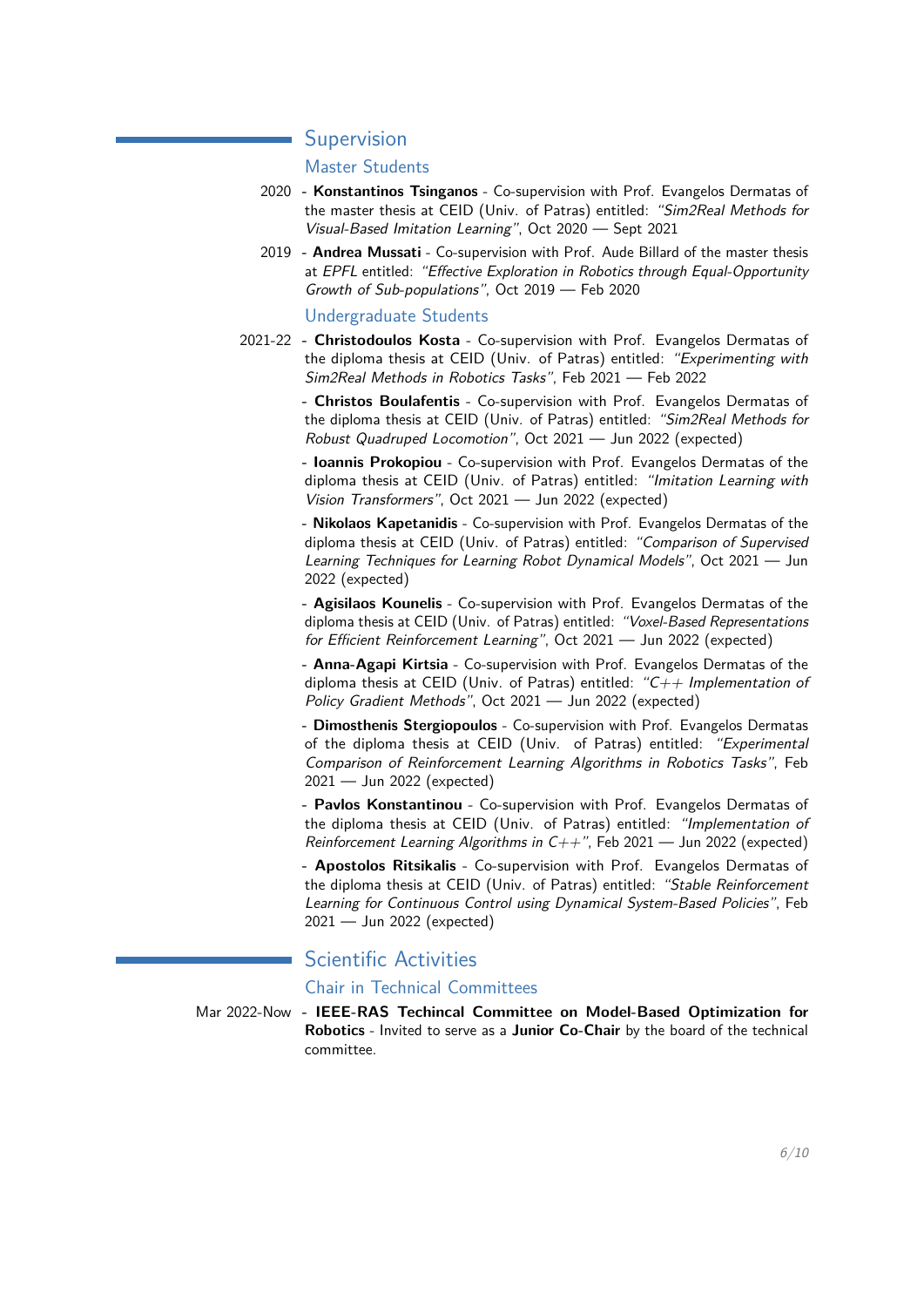#### Invited Lectures/Talks

- Dec 2021  **4th Robot Learning Workshop** (NeurIPS) Invited to give a talk on "Data-efficient trial & error adaptation" with Jean-Baptiste Mouret at the [4th Robot](https://www.youtube.com/watch?v=PejzhwyW3wA&t=491s&ab_channel=4thRobotLearningWorkshop-NeurIPS2021) [Learning Workshop](https://www.youtube.com/watch?v=PejzhwyW3wA&t=491s&ab_channel=4thRobotLearningWorkshop-NeurIPS2021) at NeurIPS 2021
- Apr 2021  **RLVS** Invited to give a 2 hour lecture on "Micro-Data Policy Search" with Jean-Baptiste Mouret at the [Reinforcement Learning Virtual School](https://rl-vs.github.io/rlvs2021/) (RLVS)
- March 2021  **CEID Social Hour** Invited to give an 1 hour talk on "Micro-Data Reinforcement Learning for Adaptive Robots" at the 26/03/2021 [CEID Social Hour](https://www.ceid.upatras.gr/el/seminario-tmimatos-ceid-social-hour) [event](https://www.ceid.upatras.gr/el/seminario-tmimatos-ceid-social-hour)

#### Special Issue/Workshop Organizer

**- Frontiers in Robotics and AI** - **Guest Editor of a Special Issue** on ["Sim2Real Robot Learning and Control with Realistic Observations"](https://www.frontiersin.org/research-topics/16786/sim2real-robot-learning-and-control-with-realistic-observations) (2020- 2021), Co-organized with [Sylvain Calinon](http://calinon.ch/) and [Dimitrios Kanoulas](https://dkanou.github.io/)

#### Editorship & Program Committee Member

**- IROS** - one of the top conferences in robotics (**Associate Editor**) (2020, 2021, 2022) - invited by Freek Stulp and by Jens Kober

**- CoRL** - one of the top conferences in robot learning (**Virtual Chair**) (2021) invited by Raia Hadsell

**- Frontiers in Robotics and AI** - **Review Editor** in the Field Robotics section of the journal (2020-)

- **IJCAI** one of the top conferences in AI (Senior PC member) (2021, 2022)
- **AAMAS** one of the top conferences in learning systems (PC member) (2021)
- **RSS** one of the top conferences in robotics (PC member) (2020)
- **GECCO** one of the top conferences in evolutionary computation (PC member) (2020)

**- IISA** - conference on information, intelligence, systems and applications (PC member) (2019)

#### Reviewer

- **NeurIPS** one of the top conferences in machine learning (2022)
- **ICLR** one of the top conferences in machine learning (2022)
- **IJARS** International Journal of Advanced Robotic Systems (2022)
- **ICAR** robotics conference (2021)
- **AAMAS** one of the top conferences in learning systems (2021)
- **SP-L** ieee signal processing letters (journal) (2020)
- **NatMachInt** nature machine intelligence (journal) (2020)
- **T-RO** ieee transactions on robotics (journal) (2019, 2020, 2021, 2022)
- **ICRA** one of the top conferences in robotics (2016, 2017, 2019-2022)
- **RSS** one of the top conferences in robotics (2020)
- **IROS** one of the top conferences in robotics (2019-2022)
- **GECCO** one of the top conferences in evolutionary computation (2020)
- **CoRL** robot learning conference (2018-2021)
- **RA-L** robotics and automation letters (journal) (2017-2022)
- **COMIND** Computers in Industry (journal) (2020)
- **IJAIT** journal on artificial intelligence tools (2017)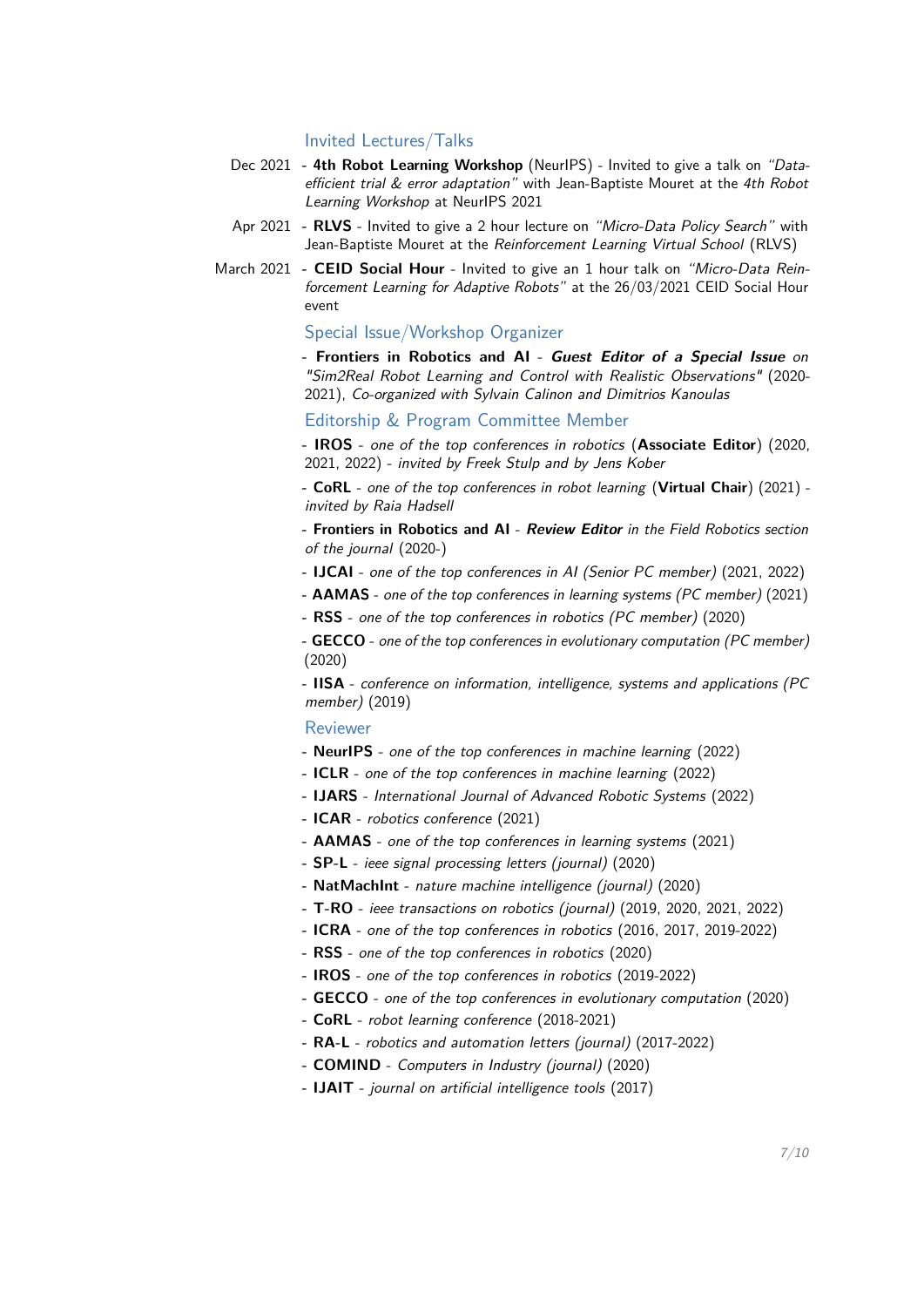- **JOSS** the journal of open source software (2018)
- **IISA** conference on information, intelligence, systems and applications (2019)
- **BayesOpt** international workshop on bayesian optimization (at NIPS) (2018)
- **HFR** international workshop on human-friendly robotics (2017)
- **IFAC** world congress on automatic control (2017)
- **ReMAR** conference on reconfigurable mechanisms and robots (2016)

# **Open Source Activities**

I have contributed in several open-source projects including:

| <b>limbo</b> Main developer and maintainer. Limbo is an open-source $C_{++}11$ library for<br>Gaussian Processes and data-efficient optimization (e.g., Bayesian optimization)<br>that is designed to be both highly flexible and very fast.                                 |
|------------------------------------------------------------------------------------------------------------------------------------------------------------------------------------------------------------------------------------------------------------------------------|
| robot_dart Main developer and maintainer. robot_dart is an open-source $C++11$ generic<br>wrapper around the DART robotics simulator for easier and faster usage.                                                                                                            |
| iiwa_ros Main developer and maintainer. iiwa_ros contains ROS packages to integrate<br>KUKA's IIWA robots in ROS. This is achieved through the KUKA's Fast<br>Research Interface (FRI) and makes it possible for up to 1KHz control (in torque<br>or position control mode). |
| roboticsgroup_ Main developer and maintainer. roboticsgroup_gazebo_plugins is a collection<br>gazebo_plugins of Gazebo plugins; most notably the MimicJointPlugin.                                                                                                           |
| <b>DART</b> Bug reports and fixes. DART (Dynamic Animation and Robotics Toolkit) is a<br>collaborative, cross-platform, open source library that provides data structures<br>and algorithms for kinematic and dynamic applications in robotics and computer<br>animation.    |
| dynamixel_control_hw Developer. dynamixel_control_hw provides a hardware interface for ROS<br>control. Its aim is to allow generic software controllers to control a set of<br>Dynamixel actuators.                                                                          |
| Magnum Added DART Integration and bug fixes. Magnum is a lightweight and modular<br>$C++11/C++14$ graphics middleware for games and data visualization.                                                                                                                      |
| <b>Ignition Transport</b> <i>GSoC 2015</i> . Ignition transport is a component in the ignition framework, a set<br>of libraries designed to rapidly develop robot applications.                                                                                              |

A full list of the projects that I am involved in can be found in my [GitHub](http://www.github.com/costashatz) and [bitbucket](http://www.bitbucket.org/costashatz) accounts (costashatz username).

# **PhD Thesis**

Title Micro-Data Reinforcement Learning for Adaptive Robots Supervisor Dr. Jean-Baptiste Mouret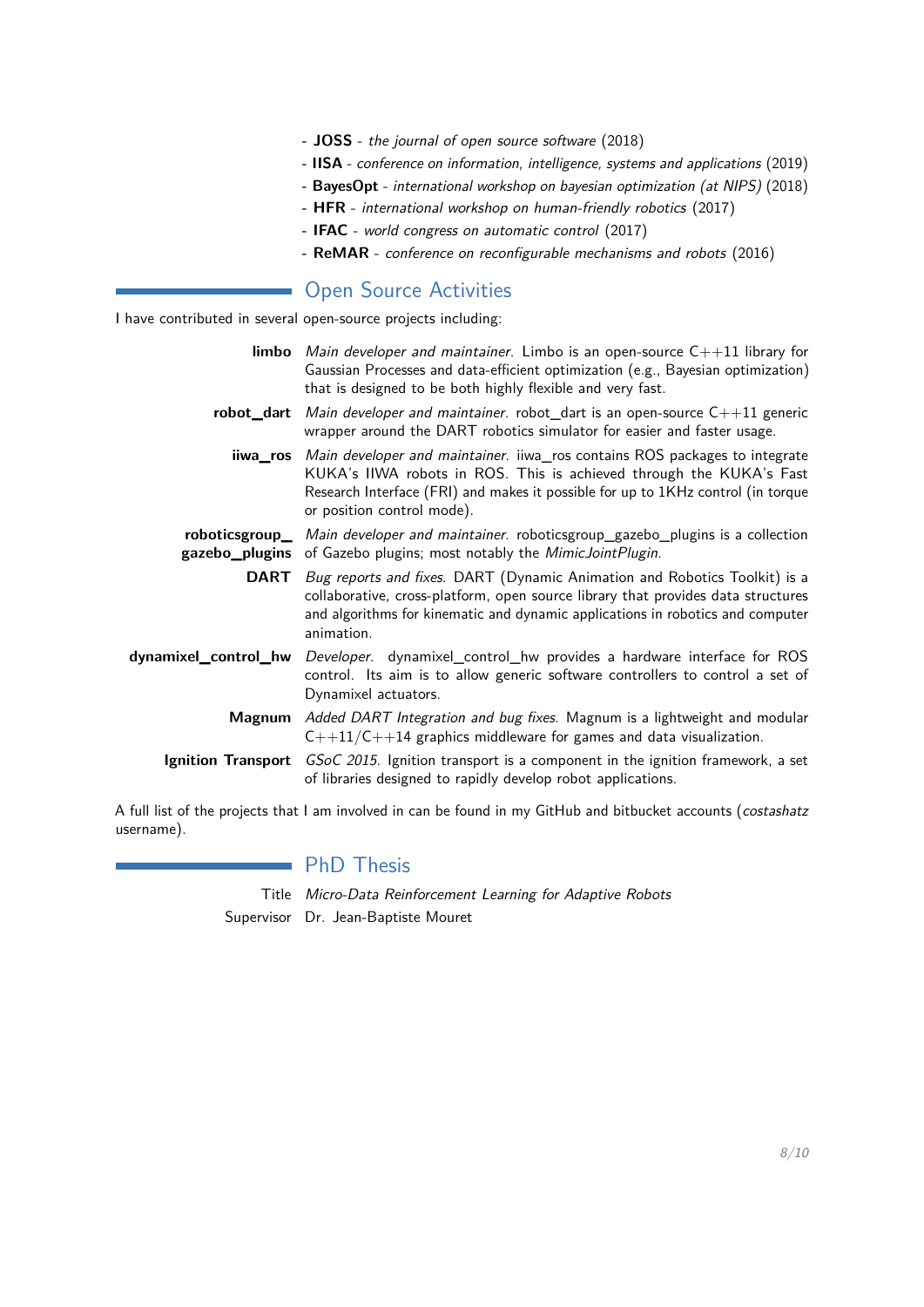Description Robots have to face the real world, in which trying something might take seconds, hours, or even days. Unfortunately, the current state-of-the-art reinforcement learning algorithms (e.g., deep reinforcement learning) require big interaction times to find effective policies. In this thesis, we explored approaches that tackle the challenge of learning by trial-and-error in a few minutes on physical robots. We call this challenge "micro-data reinforcement learning". Throughout this thesis, our goal was to design algorithms that work on physical robots, and not only in simulation. Consequently, all the proposed approaches have been evaluated on at least one physical robot. Overall, this thesis aimed at providing methods and algorithms that will allow physical robots to be more autonomous and be able to learn in a handful of trials.

Videos <http://costashatz.github.io/videos.html>

Codes <https://github.com/resibots>

# **Diploma Thesis**

Title Navigation of Humanoid Robot Nao In Unknown Space With Dynamic Obstacles

- Supervisors Professor Nikos Aspragathos & Professor Emmanouil Psarakis & PhDc Aris Synodinos
- Description This thesis dealt with all the fields that give the ability to humanoid robots to move autonomously in a previously unknown space. It was, mainly, a software development project with a brief bibliographic overview of the major algorithms and techniques in each individual field. The "small" humanoid NAO (from Aldebaran Robotics) was used for the experiments and ROS (Robot Operating System) as the programming framework.
	- Grade 10/10
	- Video **NAO Walking in Gazebo:** <https://www.youtube.com/watch?v=xPg7caI26Z4>
	- Code [https://github.com/costashatz/nao\\_dcm](https://github.com/costashatz/nao_dcm)

# [https://github.com/costashatz/nao\\_gazebo](https://github.com/costashatz/nao_gazebo)

# ■ Honors & Awards

| December 2014 Computer Engineering and Informatics Department Graduation.        |
|----------------------------------------------------------------------------------|
| Ranked 9th with GPA 8.25/10 amongst 250 students that graduated from the         |
| Computer Engineering and Informatics Department of University of Patras in 2014. |
| August 2009 Greek National Exams - Admission Exams.                              |

Ranked **1st in admission exams** for the Computer Engineering and Informatics Department of University of Patras among 250 students who succeeded.

May 2010 **Microsoft Imagine Cup Competition**. Ranked among the **150 best teams** with team TTD (as a game designer/developer) at the Game Development part of the International "Imagine Cup 2010" competition (organized by Microsoft) with the project/game [Spring](http://www.youtube.com/watch?v=wmSqmkaIbKc).

# Personal Data

Place/Date of Birth Nottingham, UK | 5 February 1991 Citizenship Greek Marital Status Married Address Patras, Greece Phone +30 69 78 120 104 Website <http://costashatz.github.io/>